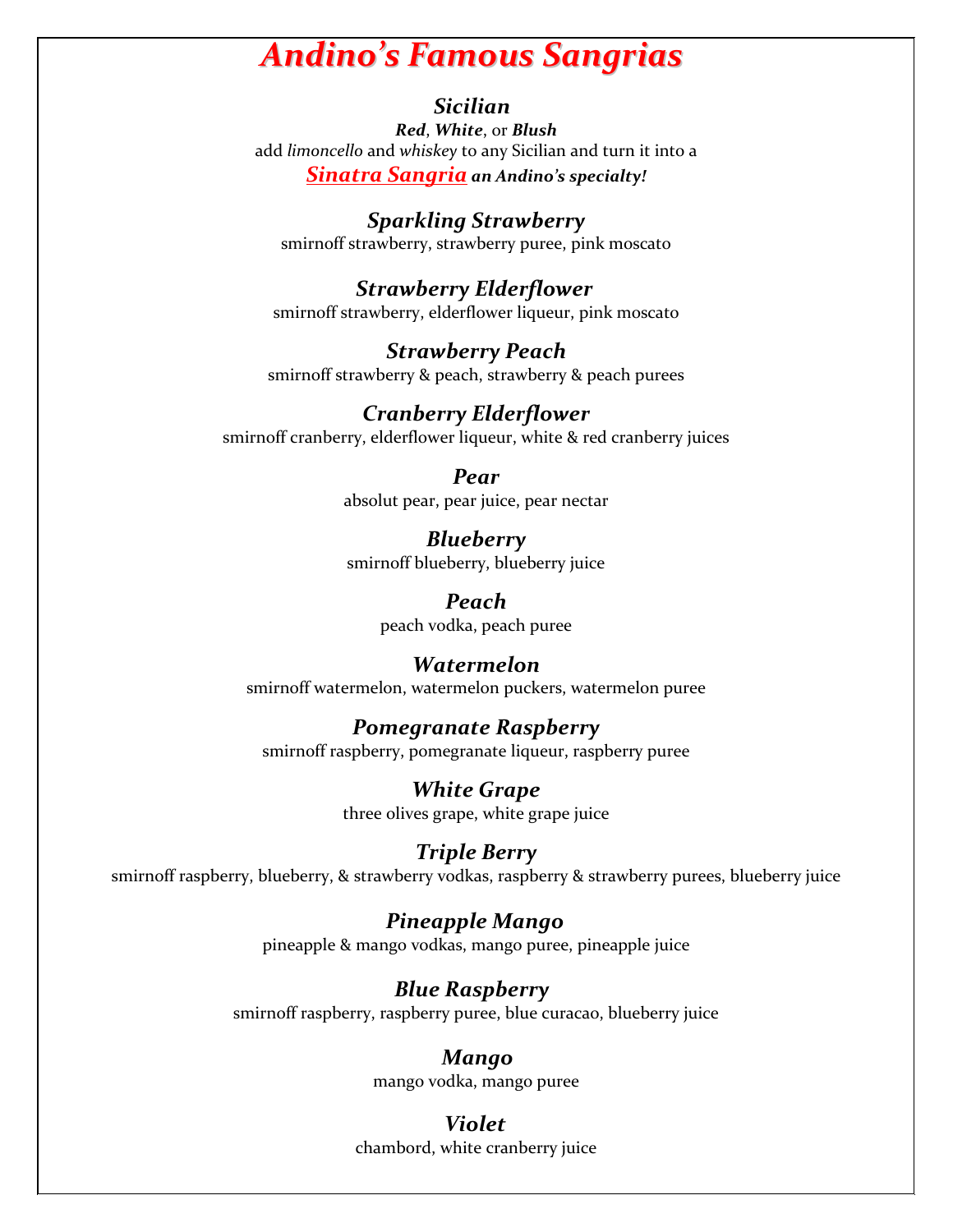# *Specialty Martinis*

#### *Limoncello*

absolut citron, limoncello

## *Cranberry*

grey goose, grand marnier, cranberry juice, dry vermouth

# *Amaretto Cranberry Kiss*

absolut citron, amaretto, cranberry juice

## *Watermelon*

smirnoff watermelon, watermelon puckers

#### *Pomegranate*

smirnoff, pomegranate liqueur, pomegranate juice

#### *Wild Blueberry*

stoli blueberry, blueberry juice

## *Pear Pear*

grey goose pear, pear nectar, pear juice

## *Black Fig*

black fig vodka, titos vodka, blue cheese-stuffed olives

# *St. Germain Pineapple Cosmo*

stoli, st. germain elderflower liqueur, pineapple & lime juices

## *Van Gogh Blue*

van gogh triple-distilled wheat vodka, blue cheese-stuffed olives

# *The Rat Pack*

#### *Ol' Blue Eyes (Frank Sinatra)*

malibu, blue curacao, pineapple & orange juices

#### *The Dino Martino (Dean Martin)*

absolut, midori, peach schnapps, frangelico

#### *The Candy Man (Sammy Davis Jr.)*

smirnoff raspberry, apple puckers, triple sec, grenadine, fresh sour, lime juice

### *The English Gentleman (Peter Lawford)*

tanqueray, triple sec, grenadine, lime juice

## *The Last Man Standing (Joey Bishop)*

absolut, chambord, blue curacao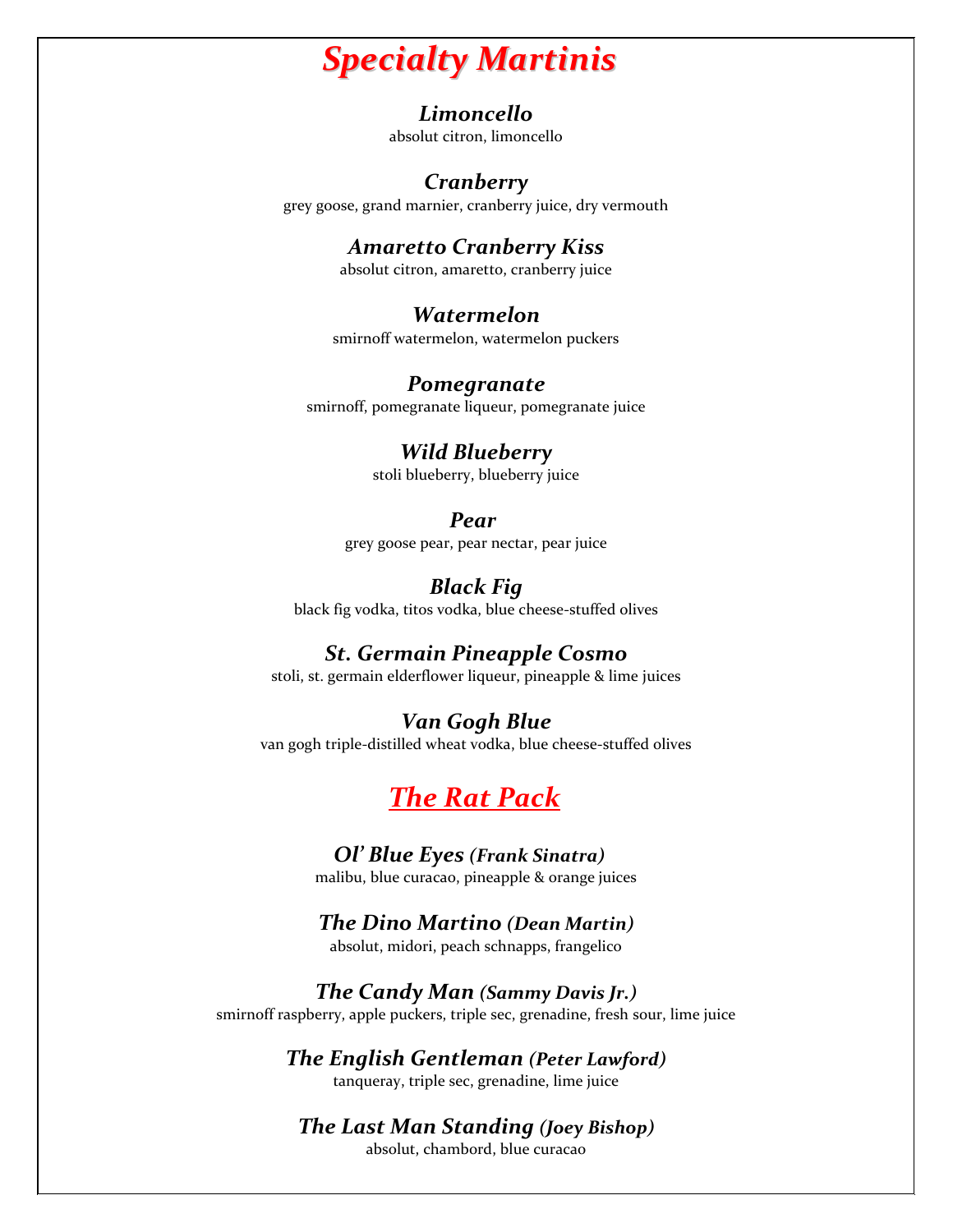

#### **Chocolate Covered Raspberry … 15**

smirnoff vanilla, godiva white chocolate liqueur, chambord, cream

### **Flirtini … 15**

smirnoff raspberry, cointreau, pineapple & cranberry juices, pink moscato

#### **Maple Manhattan … 15**

knob creek maple, sweet vermouth, bitters

#### **Grapefruit Refresher … 15**

absolut ruby red, pink grapefruit schnapps, aperol, grapefruit juice

#### **Lemon Basil Martini … 15**

absolut citron, st. germain elderflower, fresh lemon juice, simple syrup, fresh basil

#### **Rosemary & Lemon Martini … 15**

fresh rosemary-infused vodka, fresh lemon juice, simple syrup

### **Snowflake Martini … 15**

new amsterdam coconut, smirnoff vanilla, blue curacao, pineapple juice, coco lopez, coconut

flake rim

#### **Federal Hill Sour … 15**

jack daniel's, disaronno, lemon & orange juices, bitters

#### **The Lumberjack … 15**

bulleit bourbon, brown sugar, vermont maple syrup, fresh lemon juice

#### **The Goodfella … 15**

dewar's, amaro montenegro, fresh lemon juice

#### **Melon Rouge Martini … 15**

grey goose, st. germain elderflower, melon liqueur, cranberry & lime juices

## **Royal Peach … 15**

crown royal peach, peach schnapps, sugar rim

#### **Lover's Punch … 15**

smirnoff strawberry, malibu, pineapple juice, sprite

### **Washington Apple … 15**

crown royal apple, cranberry juice, sprite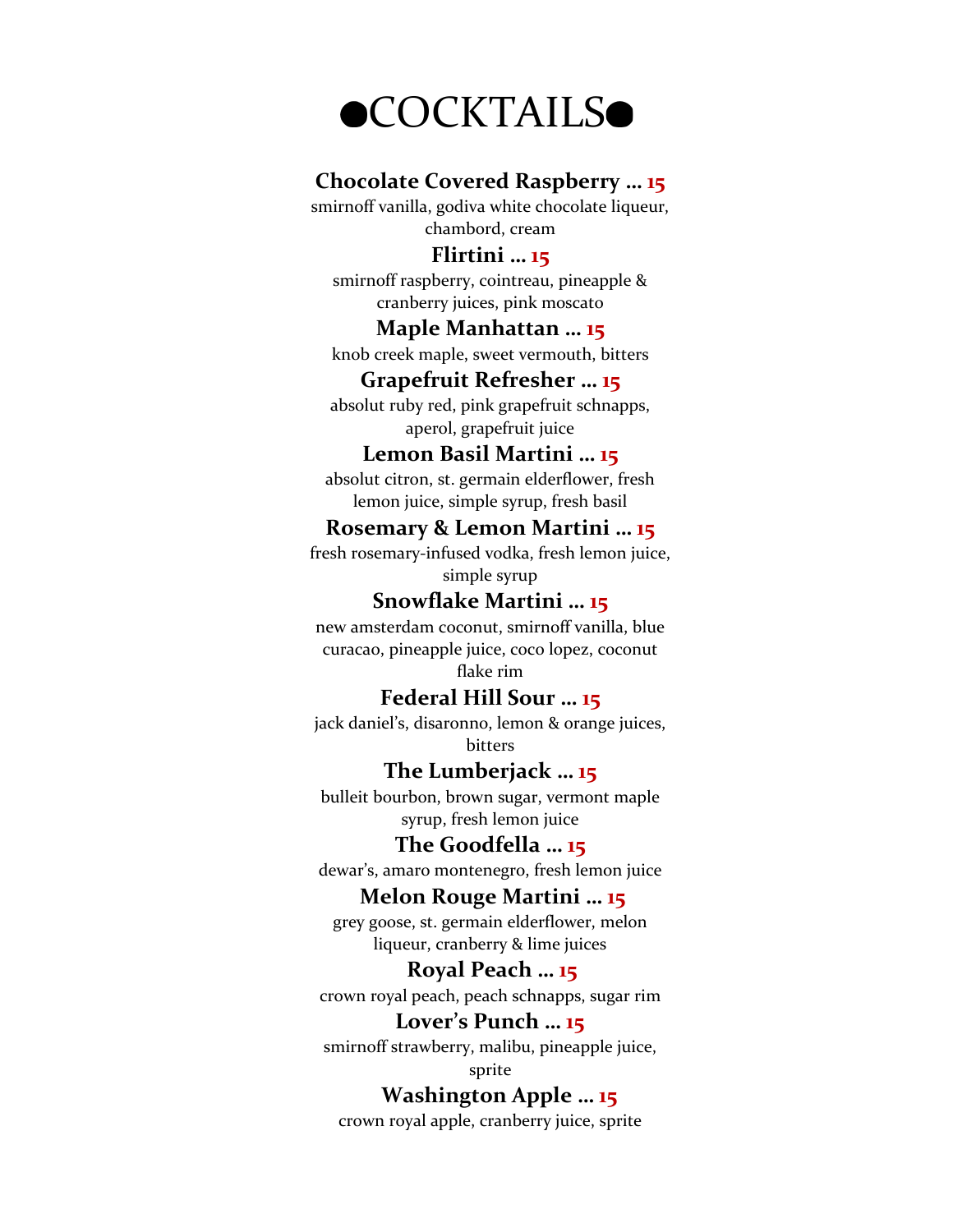

# **13**

#### **Classic**

new amsterdam vodka, ginger beer, fresh lime

#### **Strawberry & Peach**

smirnoff strawberry & peach vodkas, ginger beer, muddled strawberries & peaches

#### **Apple & Cranberry**

smirnoff apple & cranberry vodkas, ginger beer, cranberry & apple juices, muddled cranberries &

apples

#### **Blueberry & Cucumber**

smirnoff blueberry & cucumber vodkas, ginger beer, muddled blueberries & cucumbers

#### **Triple Berry**

smirnoff strawberry, raspberry, & blueberry vodkas, ginger beer, muddled strawberries, raspberries & blueberries



# **12.50**

#### **Cool as a Cucumber**

ketel one cucumber & mint botanical, lemonade, soda water, muddled cucumber & mint

#### **Rosy Disposition**

ketel one grapefruit & rose botanical, ruby red nectar, soda water, splash of elderflower liqueur

#### **Peachy Keen**

ketel one peach & orange blossum botanical, cointreau, peachtree, soda water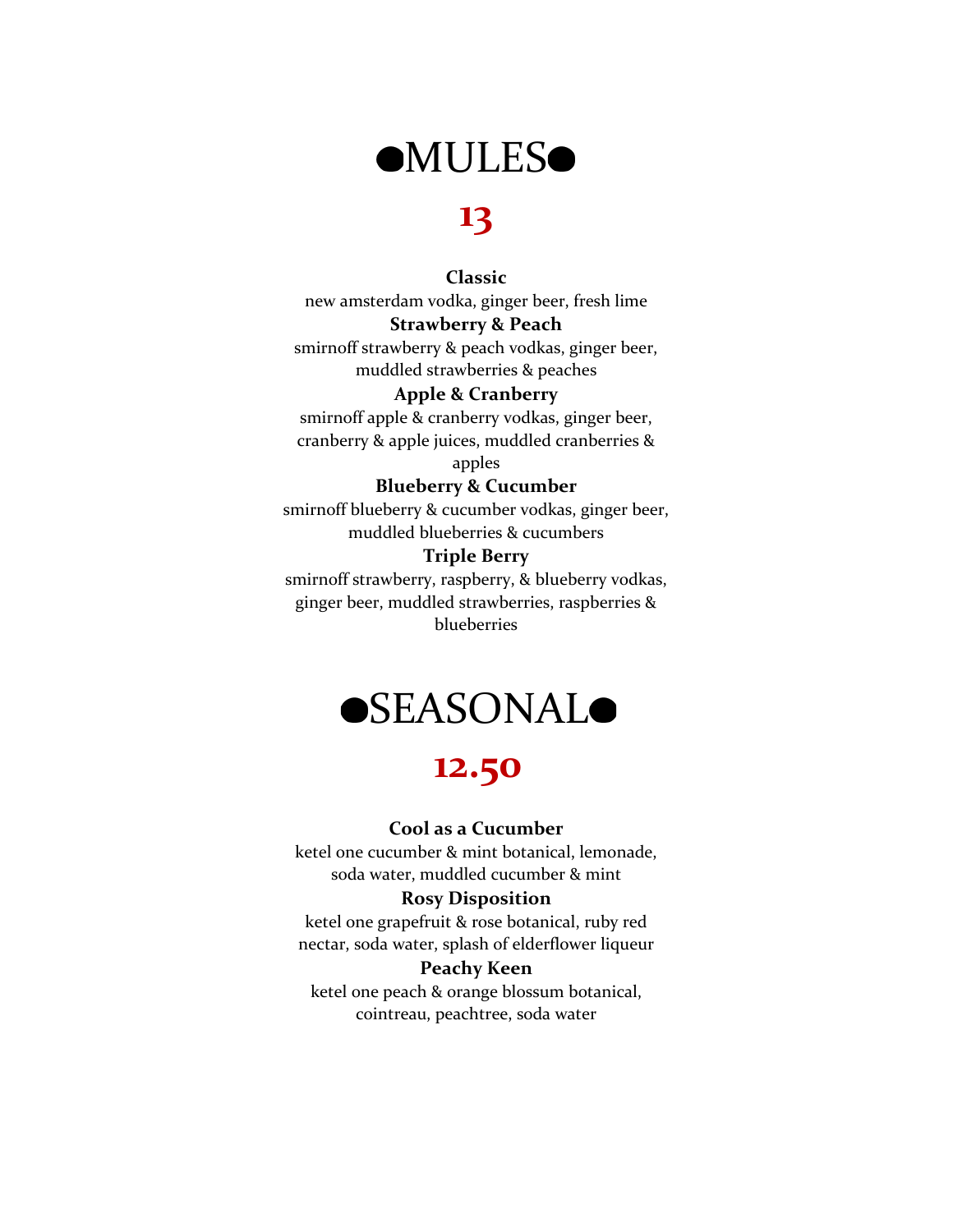

 *all served with a full prosecco split*

**Classic** … **15** orange juice

**Apple** … **17** fireball cinnamon whisky, apple juice

**Maple** … **17** knob creek maple, vermont maple syrup

> **Violet** … **17** chambord, cranberry juice

**Pomegranate** … **17** pama liqueur, pomegranate juice **Happily Elder After** … **17**

new amsterdam gin, st. germain elderflower

# **OSCOTCHO**

**Balvenie 12** … **15 Balvenie 14** … **17 Chivas Regal** … **15 Dewar's** … **10 Glenfiddich** … **15 Glenlivet 12** … **15 J&B** … **10 Johnnie Walker Black** … **12 Johnnie Walker Gold** … **18 Johnnie Walker Blue** … **35 Lagavulin 16** … **18 Macallan 12** … **15 Oban 14** … **18**



**Courvoisier VSOP** … **16 Hennessey VSOP** … **15 Remy Martin VSOP** … **18**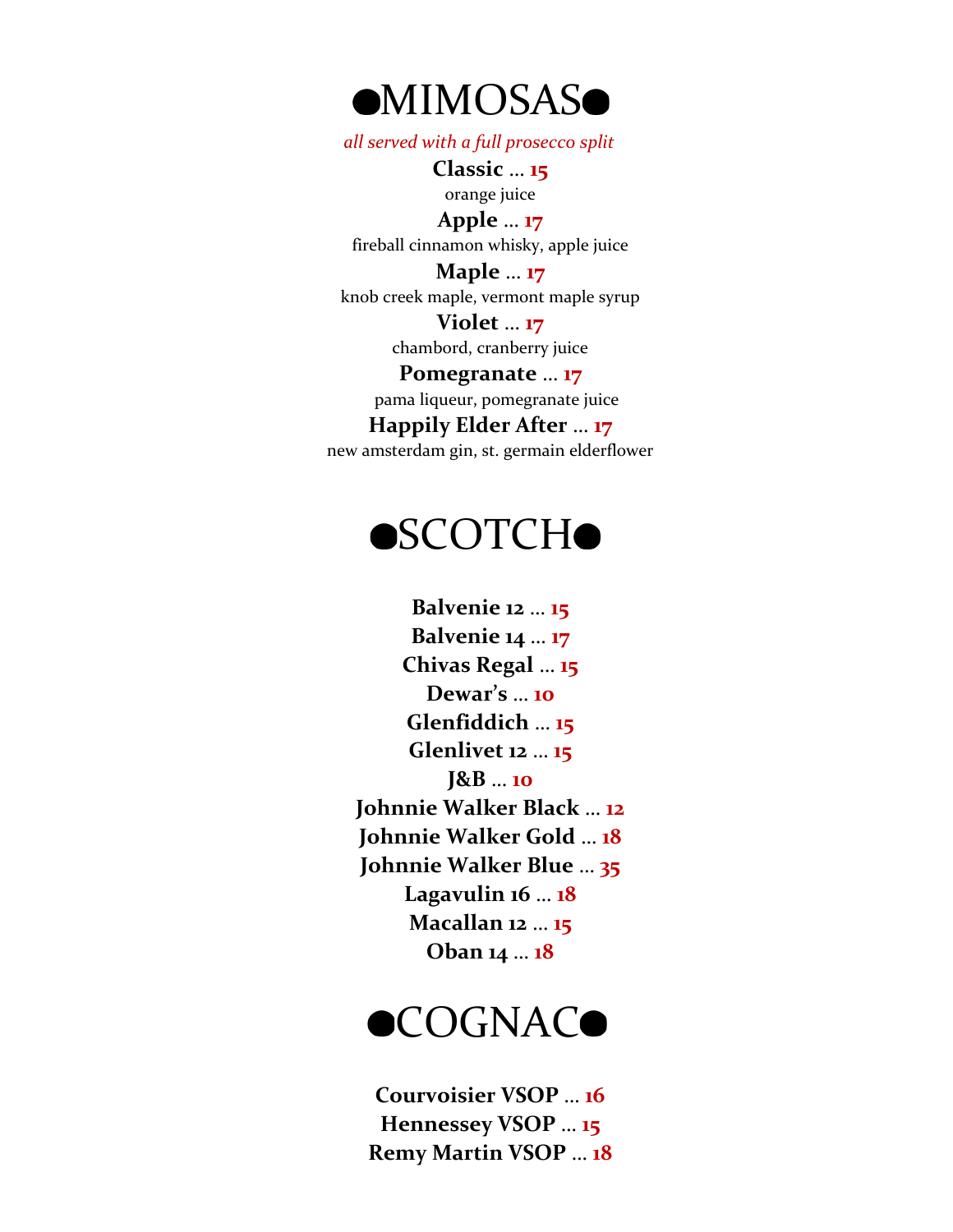# **OBOURBONO**

 **Blanton's** … **16 Bulleit** … **12.50 Bulleit Rye** … **12.50 Jim Beam** … **10 Knob Creek** … **12.50 Knob Creek Maple** … **12.50 Maker's Mark** … **12.50 Old Grand-Dad** … **10 Wild Turkey** … **10 Wild Turkey Honey** … **10 Woodford Reserve** … **14 Yukon Jack** … **10**

# **OWHISKEYO**

**Canadian Club** … **10 Crown Royal** … **15 Jack Daniel's** … **12 Jameson** … **12 Seagram's 7** … **10 Seagram's VO** … **10 Southern Comfort** … **12.50**

# **OAPERTIFS**

**Aperol** … **10 Campari** … **12 Vermouth** (sweet *or* dry) … **10 The Americano** … **12** campari, sweet vermouth, soda water

**Aperol Spritz** … **17** aperol, stoli orange, prosecco split, soda water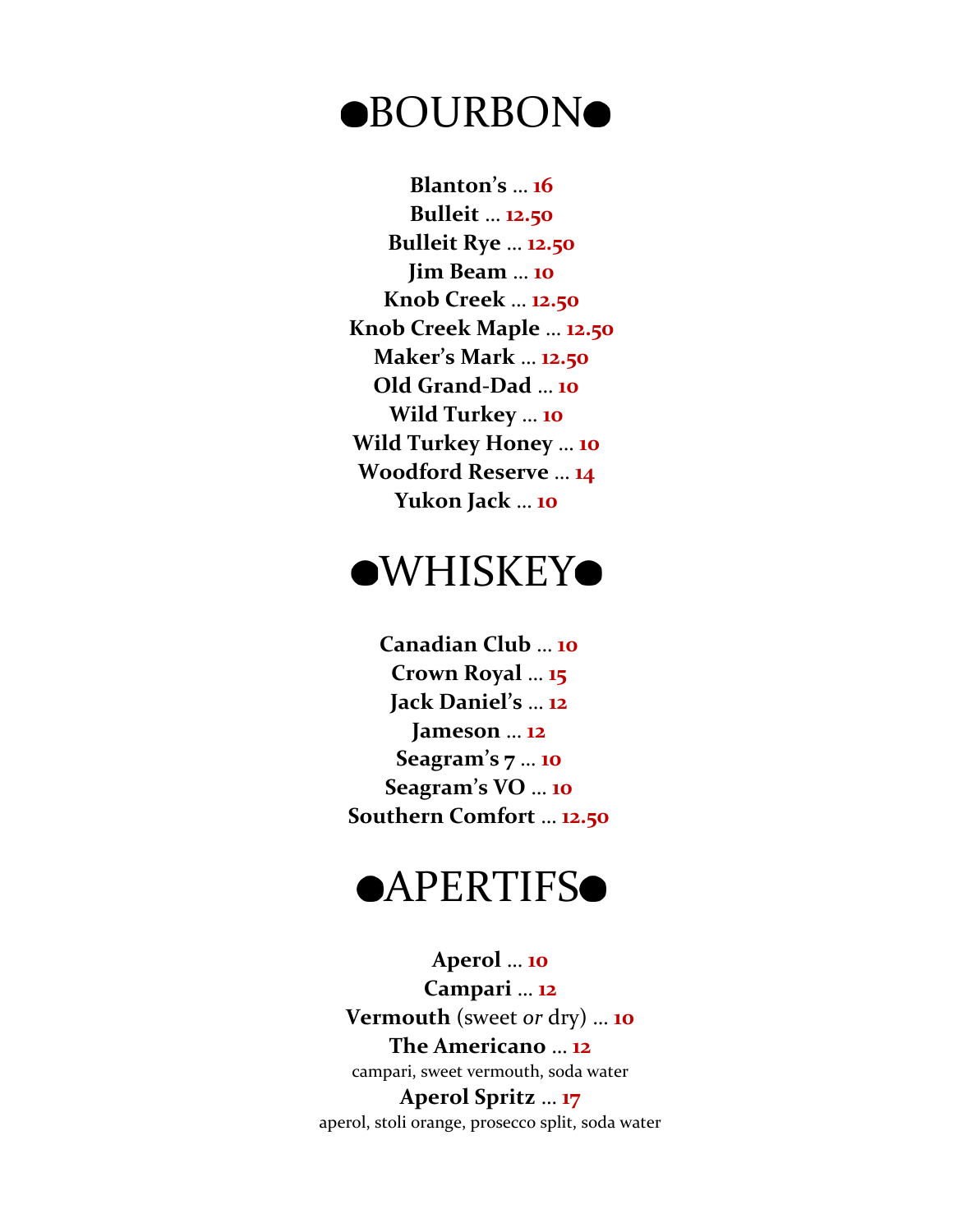# **OBEERO**

**Budweiser 4.99 Bud Light 4.99 Coors Light 4.99 Miller Lite 4.99 Narragansett Lager 4.99 Blue Moon 5.99 Corona 5.99 Corona Light 5.99 Guinness 5.99 Harpoon IPA 5.99 Heineken 5.99 Heineken Light 5.99 Heineken Zero (N/A) 5.99 Michelob Ultra 5.99 Moretti 5.99 Peroni 5.99 Samuel Adams Boston Lager 5.99 Stella Artois 5.99 Yuengling 5.99 Shipyard Pumpkinhead 5.99**

# **OMOCKTAILSO**

# **9**

**Safe Sex on the Beach The Nojito Cranberry Lemon Relaxer Virgin Strawberry Daiquiri Virgin Pina Colada**